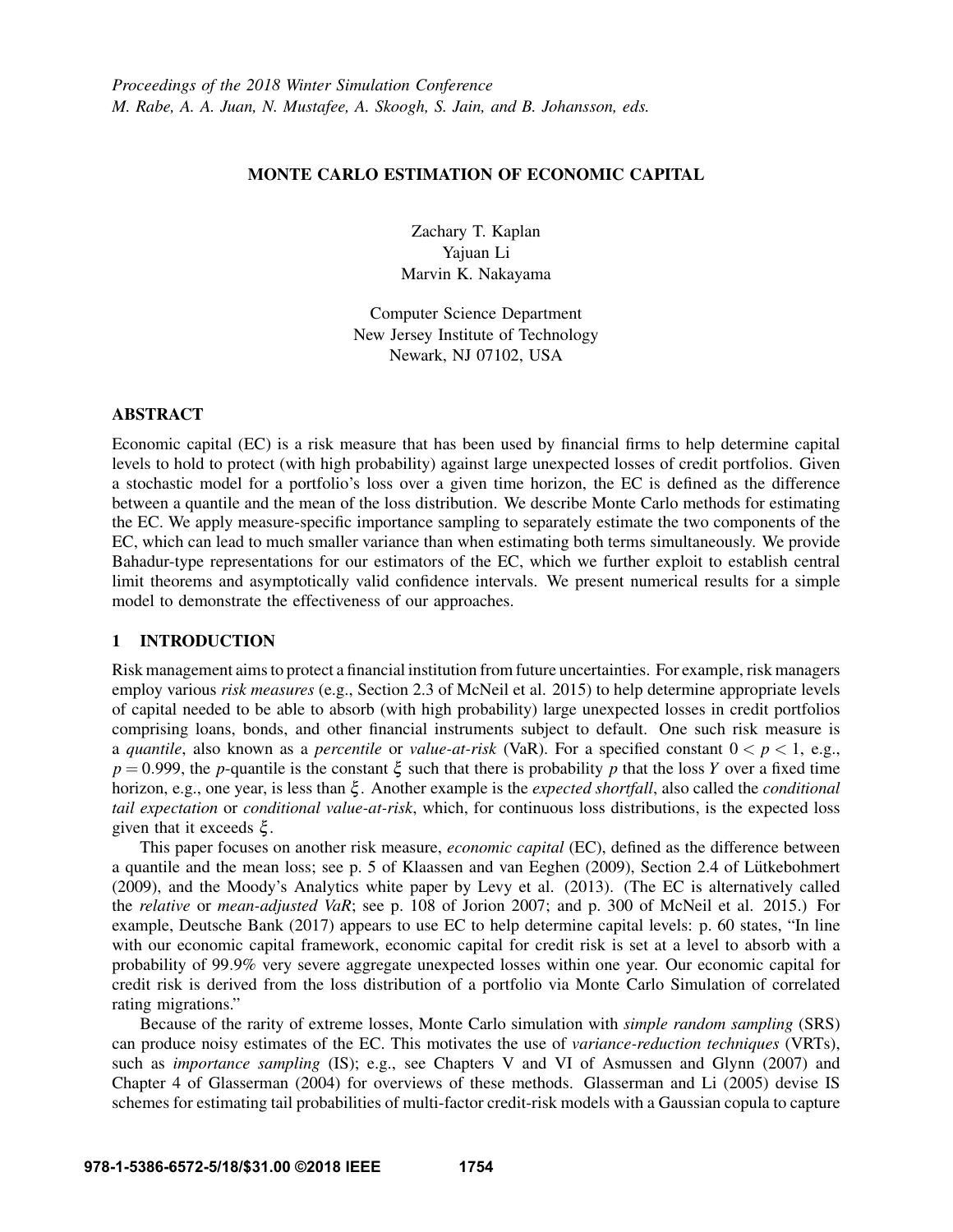dependencies of default events across obligors (e.g., corporations to which a bank has extended credit). Bassamboo et al. (2008) design IS methods to handle non-Gaussian forms of dependencies.

While IS can be effective in reducing the variance of estimators of tail probabilities and extreme quantiles of losses, the same approach may be detrimental when further used to estimate the mean loss in the EC. An IS scheme that works well in estimating an extreme quantile will typically sample more from the corresponding tail of the distribution and less around the mean, degrading the mean's estimator. This suggests employing different simulation techniques to separately estimate the two measures comprising the EC. Specifically, we utilize IS to estimate the quantile and independently apply SRS to estimate the mean. Goyal et al. (1987) call this approach *measure-specific importance sampling* (MSIS), which they adopt to separately estimate the numerator and denominator in a ratio formula, where only the denominator corresponds to a rare event. Through a simple example, we demonstrate numerically the benefits when  $p \approx 1$ of applying MSIS to estimate the EC rather than estimating both the quantile and mean simultaneously. For the models in Glasserman and Li (2005) and Bassamboo et al. (2008), computing the mean loss may not require simulation because of their models' tractability. But more complicated stochastic models may preclude analytically solving for the mean loss, thereby motivating the use of Monte Carlo to estimate it.

The rest of our paper proceeds as follows. Section 2 describes the mathematical framework that we adopt. Section 3 develops the SRS estimator of the EC, proves a Bahadur-type asymptotic representation (Bahadur 1966) for the estimator, and also establishes a *central limit theorem* (CLT). To account for the sampling error in our EC estimator, we also provide two asymptotically valid methods for constructing *confidence intervals* (CIs) for the EC: one based on batching and the other on sectioning. Section 4 employs IS to estimate the EC, and proves that the resulting estimator satisfies a Bahadur-type representation and a CLT. Section 5 gives the details for using MSIS to estimate the EC. We also develop an asymptotically valid CI for  $\eta$  when applying MSIS and sectioning. Section 6 presents numerical results for a simple model. Section 7 has some concluding remarks. Our paper contains several theorems, none of which have appeared previously in the literature to the best of our knowledge, but space limitations necessitate deferring their formal proofs to a forthcoming follow-up paper.

### 2 MATHEMATICAL FRAMEWORK

Let *Y* be a random variable denoting the loss of a credit-portfolio model over a given time horizon, and let *F* be the *cumulative distribution function* (CDF) of *Y*. We assume that *F* is unknown or intractable, but we have a simulation model that generates observations of  $Y \sim F$ . Let  $\mu = E[Y]$  be the mean of  $Y \sim F$ . For a CDF *H* and constant  $0 < q < 1$ , we define the *q*-*quantile* of *H* as  $H^{-1}(q) = \inf\{y : H(y) \ge q\}$ ; e.g., the median is the 0.5-quantile, also known as the 50th percentile. Then we define the *economic capital* as

$$
\eta = \xi - \mu,\tag{1}
$$

where  $\xi = F^{-1}(p)$  for a given  $0 < p < 1$ , e.g.,  $p = 0.999$ . (As  $\xi$  and  $\eta$  depend on  $p$ , we should instead write them as  $\xi_p$  and  $\eta_p$ , but we often omit the subscript *p* to simplify notation.) The goal is to use simulation to estimate  $\eta$  and provide an asymptotically valid confidence interval for  $\eta$  to measure the sampling error.

We will sometimes (but not always) assume that the loss *Y* has the form

$$
Y = c(\mathbf{X})\tag{2}
$$

for a given function  $c : \mathbb{R}^d \to \mathbb{R}$  with  $d \ge 1$ , and random vector  $\mathbf{X} = (X_1, X_2, \dots, X_d)$  having a specified joint CDF *G*, where *G* can allow the components  $X_1, X_2, \ldots, X_d$  of **X** to be dependent and non-identically distributed. Let  $G_j$  be the marginal CDF of  $X_j$ . If we further assume that

$$
G(\mathbf{x}) = \prod_{j=1}^{d} G_j(x_j) \quad \text{for all } \mathbf{x} = (x_1, x_2, \dots, x_d) \in \mathfrak{R}^d,
$$
 (3)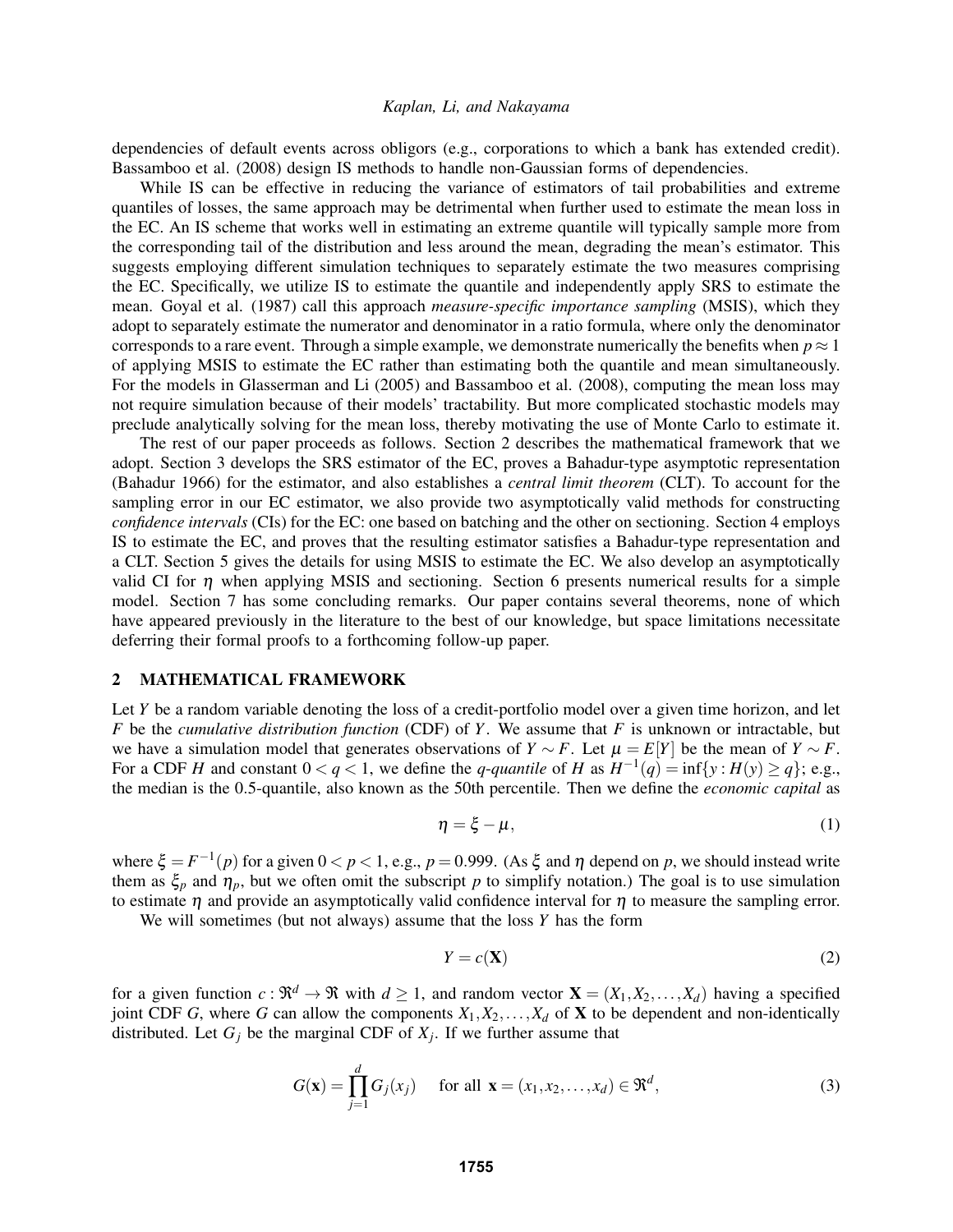then  $X_1, X_2, \ldots, X_d$  are independent. In the case that  $X_j$  is a continuous (resp., discrete) random variable, then let  $g_j$  be the density (resp., probability mass function) of  $G_j$ . We can think of the function *c* in (2) as a computer code, which can be quite involved, that transforms an input  $X \sim G$  into a loss  $Y \sim F$ .

For example, as in Glasserman and Li  $(2005)$ , Bassamboo et al.  $(2008)$ , and Lütkebohmert  $(2009)$ , we may consider a multi-factor credit-risk model for which the loss *Y* has the form in (2), with mutually independent components in **X**. Specifically, suppose there are  $m \ge 1$  obligors, and we induce dependence among the default events across obligors as follows. Let  $X_1, \ldots, X_r$  be independent and identically distributed (i.i.d.) *N*(0,1) random variables representing the *systematic risk factors*, which model global, country, and sector factors that impact all obligors, where  $N(q, s^2)$  represents a normal random variable with mean *q* and variance  $s^2$ . For each  $k = 1, 2, ..., m$ , let  $X_{r+k}$  be another independent  $N(0, 1)$  random variable denoting the *idiosyncratic risk* associated with obligor *k*. Define constants  $a_{k,j}$ ,  $k = 1, 2, ..., m$ ,  $j = 1, 2, ..., r$ , as the *loading factors*, satisfying  $\sum_{j=1}^r a_{k,j}^2 \le 1$  for each obligor k. Let  $b_k = [1 - \sum_{j=1}^r a_{k,j}^2]^{1/2}$ , so  $(\sum_{j=1}^r a_{k,j}X_j) + b_kX_{r+k}$ is  $N(0,1)$  for each obligor *k*. Let  $X_{r+m+1}$  be a positive random variable representing a *common shock* affecting all obligors. For each obligor  $k = 1, 2, \ldots, m$ , let  $t_k$  be a given constant, and we assume that obligor *k* defaults if and only if

$$
\frac{(\sum_{j=1}^{r} a_{k,j}X_j) + b_k X_{r+k}}{X_{r+m+1}} > t_k.
$$

Glasserman and Li (2005) and Bassamboo et al. (2008) assume for simplicity that when obligor *k* defaults, the loss resulting from that default is a constant  $c_k$ , but they note that their results can also permit the loss to be stochastic (under appropriate conditions). For obligor  $k$ , let  $X_{r+m+1+k}$  be another random variable, and define the loss from obligor *k* defaulting as  $v_k(X_1, \ldots, X_{r+m+1}, X_{r+m+1+k})$  for a given function  $v_k : \mathfrak{R}^{r+m+2} \to \mathfrak{R}_+$ . Thus, the loss can depend on the systematic and idiosyncratic risk factors and common shock, as in Farinelli and Shkolnikov (2012). Finally, the function *c* in (2) for the total portfolio loss is

$$
c(\mathbf{X}) = \sum_{k=1}^{m} v_k(X_1, \ldots, X_{r+m+1}, X_{r+m+1+k}) I\left(\frac{(\sum_{j=1}^{r} a_{k,j} X_j) + b_k X_{r+k}}{X_{r+m+1}} > t_k\right),
$$

where  $I(\cdot)$  denotes the indicator function, which equals 1 (resp., 0) if its argument is true (resp., false). Thus, the vector **X** in (2) has dimension  $d = r + 2m + 1$  in this example.

### 3 SIMPLE RANDOM SAMPLING

We start by applying SRS to estimate  $\eta$ , and the results throughout this section do not require that the loss *Y* ∼ *F* has the form in (2). Let *Y*<sub>1</sub>,*Y*<sub>2</sub>,...,*Y<sub>n</sub>* be a *random sample* of size *n* from *F*; i.e., *Y*<sub>1</sub>,*Y*<sub>2</sub>,...,*Y<sub>n</sub>* are i.i.d. random variables, each with CDF *F*. In the special case when *Y* has the form in (2), we generate  $X_1, X_2, \ldots, X_n$  as i.i.d. copies of  $X \sim G$ , and let  $Y_i = c(X_i)$  for each  $i = 1, 2, \ldots, n$ . In general, define

$$
\hat{\mu}_n = \frac{1}{n} \sum_{i=1}^n Y_i \tag{4}
$$

as the sample mean. Let  $\hat{F}_n$  be the *empirical CDF*, i.e.,

$$
\hat{F}_n(y) = \frac{1}{n} \sum_{i=1}^n I(Y_i \le y).
$$
\n(5)

Let  $\hat{\xi}_n = \hat{F}_n^{-1}(p)$  be an SRS *p*-quantile estimator. The SRS estimator of the EC  $\eta = \xi - \mu$  is then

$$
\hat{\eta}_n = \hat{\xi}_n - \hat{\mu}_n. \tag{6}
$$

We can equivalently compute  $\hat{\xi}_n$  through order statistics: let  $Y_{(1)} \leq Y_{(2)} \leq \cdots \leq Y_{(n)}$  be the sorted values of  $Y_1, Y_2, \ldots, Y_n$ , and  $\hat{\xi}_n = Y_{(\lceil np \rceil)}$ , where  $\lceil \cdot \rceil$  denotes the ceiling (i.e., round-up) function. For simplicity, we do not consider other quantile estimators (Hyndman and Fan 1996), e.g., based on kernel methods or by using an interpolated version of  $\hat{F}_n$ .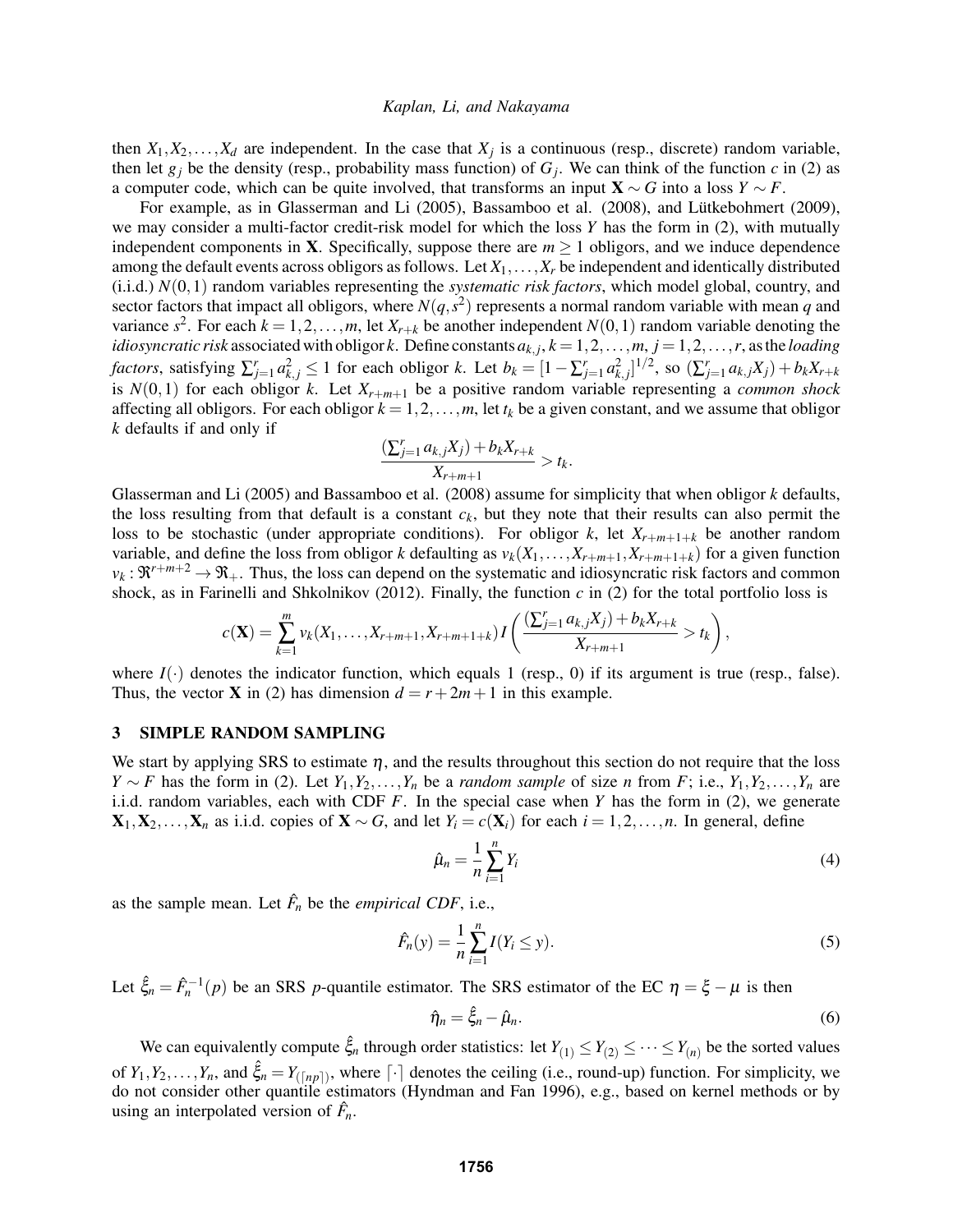# 3.1 Asymptotic Properties of SRS EC Estimator

Although the estimator  $\hat{\mu}_n$  in (4) of the mean is a sample average, the *p*-quantile estimator  $\hat{\xi}_n = \hat{F}_n^{-1}(p)$  is *not*, so the EC estimator  $\hat{\eta}_n$  in (6) is also not simply a sample average. This complicates the analysis of  $\hat{\eta}_n$ . However, Bahadur (1966) shows that when the sample size *n* is large,  $\hat{\xi}_n$  is well approximated by a sample average of i.i.d. quantities, and we will do the same for  $\hat{\eta}_n$ . Specifically, let f be the derivative (when it exists) of the CDF *F*. Also, let  $\Rightarrow$  denote convergence in distribution (e.g., Chapter 5 of Billingsley 1995). Then (see Section 2.5 of Serfling 1980) if  $f(\xi) > 0$ , the *p*-quantile estimator satisfies

$$
\hat{\xi}_n = \xi - \frac{1}{f(\xi)} \left[ \hat{F}_n(\xi) - p \right] + R_n, \tag{7}
$$

with

$$
\sqrt{n}R_n \Rightarrow 0 \quad \text{as } n \to \infty. \tag{8}
$$

If in addition *F* is twice differentiable at  $\xi$ , then for either choice of sign below,

$$
\limsup_{n \to \infty} \pm \frac{n^{3/4} R_n}{(\log \log n)^{3/4}} = \frac{2^{5/4} [p(1-p)]^{1/4}}{3^{3/4}} \quad \text{with probability 1.}
$$
 (9)

Note that (9) implies (8), and we call (7) with (8) (resp., (9)) a *weak* (resp., *strong*) *Bahadur representation* for  $\hat{\xi}_n$ . The key point of (7)–(9) is that they enable us to analyze the asymptotics of  $\hat{\xi}_n$  through the simpler  $\hat{F}_n(\xi)$ , which is a sample average of i.i.d. terms by (5). The following result establishes that the SRS estimator  $\hat{\eta}_n$  of the EC  $\eta$  has similar *Bahadur-type representations*.

**Theorem 1** Suppose  $Y_1, Y_2,...$  are i.i.d. with CDF *F*, where *F* is differentiable at  $\xi$  with  $f(\xi) > 0$ . Then

$$
\hat{\eta}_n = \eta - \frac{1}{n} \sum_{i=1}^n \left( \frac{1}{f(\xi)} [I(Y_i \le \xi) - p] + [Y_i - \mu] \right) + R_n \tag{10}
$$

with  $R_n$  from (7), so (8) holds. If in addition *F* is twice differentiable at  $\xi$ , then (9) further holds.

Theorem 1 provides useful insight into the asymptotic behavior of  $\hat{\eta}_n$ . As noted before,  $\hat{\eta}_n$  is not a sample mean, complicating its analysis. But (10), which follows from (4)–(9), shows that when *n* is large,  $\hat{\eta}_n$  can be represented as the sum of  $\eta$ , the sample mean of the  $W_i \equiv -[I(Y_i \le \xi) - p]/f(\xi) - [Y_i - \mu]$ , and remainder term  $R_n$ . Because  $R_n$  vanishes faster than  $1/\sqrt{n}$  (by (8) or (9)), we can then determine the  $n^{1/2}$ -asymptotics (e.g., CLT) of  $\hat{\eta}_n$  through the sample mean of  $W_i$ ,  $i = 1, 2, ..., n$ , which are i.i.d.

Let  $\sigma^2 = \text{Var}[Y]$ , the variance of *Y*. We next establish a CLT for  $\hat{\eta}_n$ , which follows from Theorem 1. **Theorem 2** Suppose  $Y_1, Y_2, \ldots$  are i.i.d. with CDF *F* and  $f(\xi) > 0$ . If  $0 < \sigma^2 < \infty$ , then

$$
\sqrt{n} \left[ \hat{\eta}_n - \eta \right] \Rightarrow N(0, \psi^2) \quad \text{as } n \to \infty,
$$

where

$$
\psi^2 = \frac{p(1-p)}{f^2(\xi)} + \sigma^2 + \frac{2}{f(\xi)} \text{Cov}[I(Y \le \xi), Y].
$$
\n(11)

We next develop approaches to construct asymptotically valid confidence intervals for  $\eta$  based on the CLT in Theorem 2 and the Bahadur-type representation in Theorem 1. Although it is possible to consistently estimate the asymptotic variance  $\psi^2$  in (11), we instead consider methods that avoid this issue.

### 3.2 Confidence Interval Using Batching

We first consider *batching* (e.g., p. 202 of Glasserman 2004) to construct a CI for η. The method builds  $b \ge 2$  independent estimates of  $\eta$ , and then constructs a CI from the sample mean and sample variance of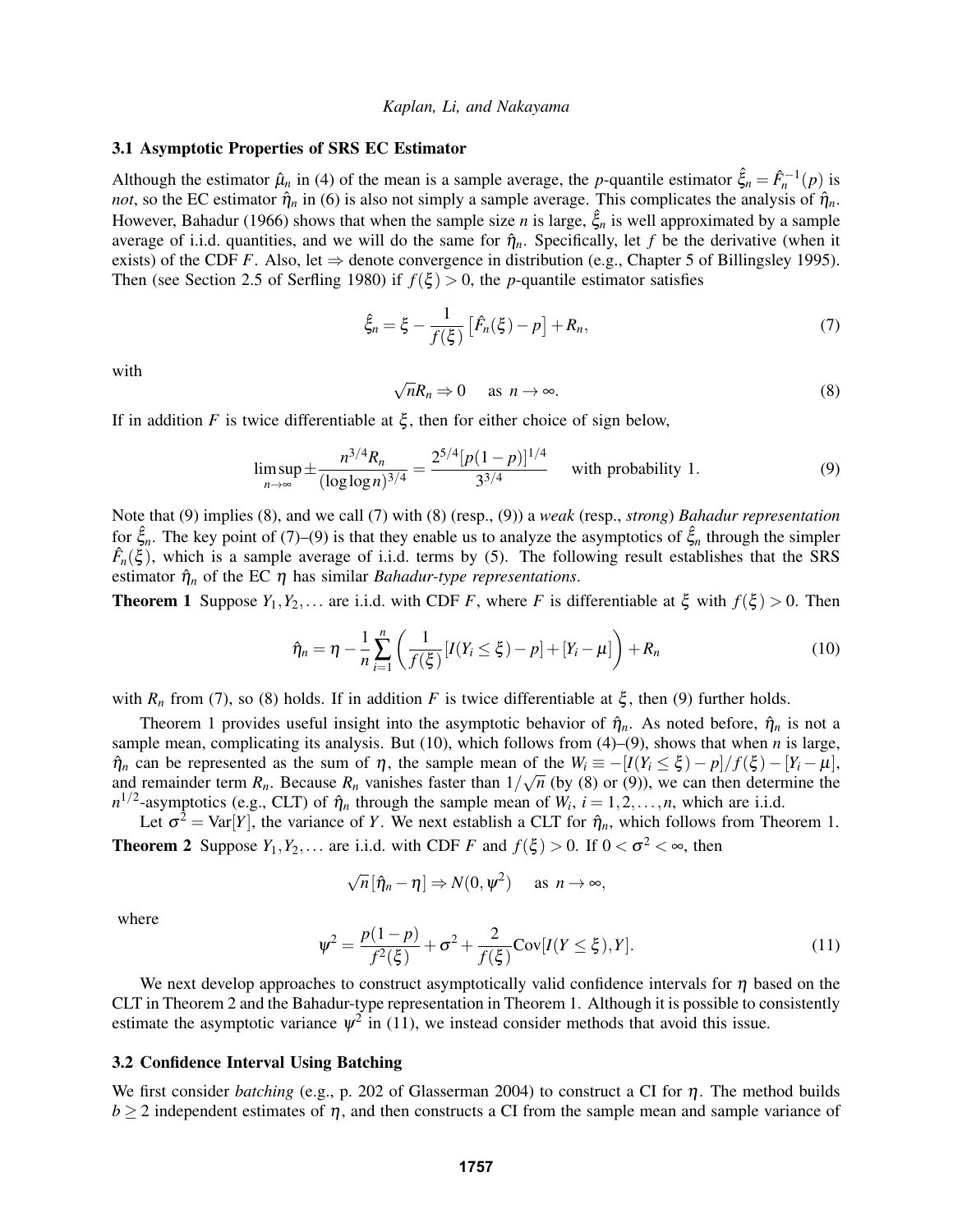the *b* estimates of η. Numerical studies in Nakayama (2014) of batching CIs for a quantile for different *b* suggest that setting  $b = 10$  may be reasonable in practice. We next provide the details of batching for  $\eta$ .

Let *n* be the overall sample size, and let  $m = n/b$  be the batch size, which we assume is integer-valued. We will establish the asymptotic validity of the batching CI as the overall sample size *n* grows large with *b* fixed, which means that the batch size *m* grows large. For  $j = 1, 2, \ldots, b$ , we take the *j*th batch to consist of the outputs  $Y_{j,i} \equiv Y_{(j-1)m+i}, i = 1, 2, ..., m$ . For batch j, compute the sample mean  $\hat{\mu}_{j,m} = (1/m)\sum_{i=1}^{m} Y_{j,i}$ , the empirical CDF  $\hat{F}_{j,m}$  with  $\hat{F}_{j,m}(y) = (1/m)\sum_{i=1}^{m} I(Y_{j,i} \le y)$ , and the *p*-quantile estimator  $\hat{\xi}_{j,m} = \hat{F}_{j,m}^{-1}(p)$ . Then, the estimator of the EC  $\eta$  from batch *j* is  $\hat{\eta}_{j,m} = \hat{\xi}_{j,m} - \hat{\mu}_{j,m}$ . The *b* estimators  $\hat{\eta}_{j,m}$ ,  $j = 1, 2, \dots, b$ , across the batches are i.i.d., and we compute their sample mean and sample variance as

$$
\bar{\eta}_{b,m} = \frac{1}{b} \sum_{j=1}^{b} \hat{\eta}_{j,m} \quad \text{and} \quad S_{b,m}^2 = \frac{1}{b-1} \sum_{j=1}^{b} [\hat{\eta}_{j,m} - \bar{\eta}_{b,m}]^2,
$$
\n(12)

respectively. For each batch *j*, the estimator  $\hat{\eta}_{i,m}$  satisfies a CLT as the batch size  $m \to \infty$  by Theorem 2, so each  $\hat{\eta}_{j,m}$  is approximately normal when the batch size *m* is large. Moreover, batches are independent, so  $\hat{\eta}_{j,m}, j = 1, 2, \ldots, b$ , are independent. For large *m*, we have that  $[\bar{\eta}_{b,m} - \eta]/[S_{b,m}^2/b]^{1/2}$  has approximately a Student *t* distribution with *b*−1 degrees of freedom. Let  $H_{b-1}$  be the CDF of a Student *t* random variable with *b*−1 degrees of freedom, and let  $\tau_{b-1,q} = H_{b-1}^{-1}(q)$  be the *q*-quantile of  $H_{b-1}$ . We then define the two-sided, β-level *batching CI* for η as

$$
I_{b,m} = (\bar{\eta}_{b,m} \pm \tau_{\beta} S_{b,m} / \sqrt{b}), \qquad (13)
$$

where  $\tau_{\beta} \equiv \tau_{b-1,1-(1-\beta)/2}$ . For example, for  $b=10$  batches and  $\beta=0.95$ , the 95% CI  $I_{b,m}$  uses  $\tau_{\beta}=2.262$ . The following theorem establishes the asymptotic validity of the SRS batching CI.

**Theorem 3** Under the assumptions of Theorem 2, we have  $\lim_{m\to\infty} P(\eta \in I_{b,m}) = \beta$  for any fixed  $b \ge 2$ .

## 3.3 Confidence Interval Using Sectioning

Although Theorem 3 establishes that the batching CI  $I_{b,m}$  in (13) is asymptotically valid as the batch size  $m \rightarrow \infty$  for a fixed number  $b \ge 2$  of batches, the CI may have poor coverage when the overall sample size  $n = bm$  is not very large. To understand why, we examine the bias of the batching point estimator  $\bar{\eta}_{b,m}$ from (12). Note that

Bias[
$$
\bar{\eta}_{b,m}
$$
] = E[ $\bar{\eta}_{b,m}$ ] -  $\eta$  =  $\frac{1}{b} \sum_{j=1}^{b} E[\hat{\eta}_{j,m}] - \eta$  = E[ $\hat{\eta}_{j,m}$ ] -  $\eta$   
= E[ $\hat{\xi}_{j,m}$ ] - E[ $\hat{\mu}_{j,m}$ ] - ( $\xi$  -  $\mu$ ) = E[ $\hat{\xi}_{j,m}$ ] -  $\xi$ 

because  $\hat{\mu}_{i,m}$  is unbiased. While the bias of  $\hat{\xi}_{i,m}$  converges to 0 as  $m \to \infty$ , the bias is nonzero in general for fixed *m*. The bias of the batching point estimator  $\bar{\eta}_{b,m}$  is determined by the bias of  $\hat{\xi}_{j,m}$ , which depends on the batch size  $m = n/b$ . But because  $m < n$ , the bias of  $\bar{\eta}_{b,m}$  can be significant when the overall sample size *n* is not very large. Thus, the batching CI  $I_{b,m}$  may be poorly centered on average, so the coverage can suffer for small *n*; i.e.,  $P(\eta \in I_{b,m})$  may differ significantly from  $\beta$  for small *n*.

To address this issue, we may instead apply *sectioning*, which was originally proposed in Section III.5a of Asmussen and Glynn (2007). The basic idea is to modify the batching CI *Ib*,*<sup>m</sup>* by replacing the batching point estimator  $\bar{\eta}_{b,m}$  throughout with the overall estimator  $\hat{\eta}_n$  from (6) based on the total sample size *n*. Because the bias of the overall point estimator  $\hat{\eta}_n$  is based on overall sample size *n* rather than the batch size  $m = n/b$ , the bias of  $\hat{\eta}_n$  can be smaller than that of  $\bar{\eta}_{b,m}$ , and this modification can lead to a CI with improved coverage when *n* is small since the CI may now be better centered on average. Specifically, let

$$
S_{b,m}^{\prime 2} = \frac{1}{b-1} \sum_{j=1}^{b} [\hat{\eta}_{j,m} - \hat{\eta}_n]^2,
$$
\n(14)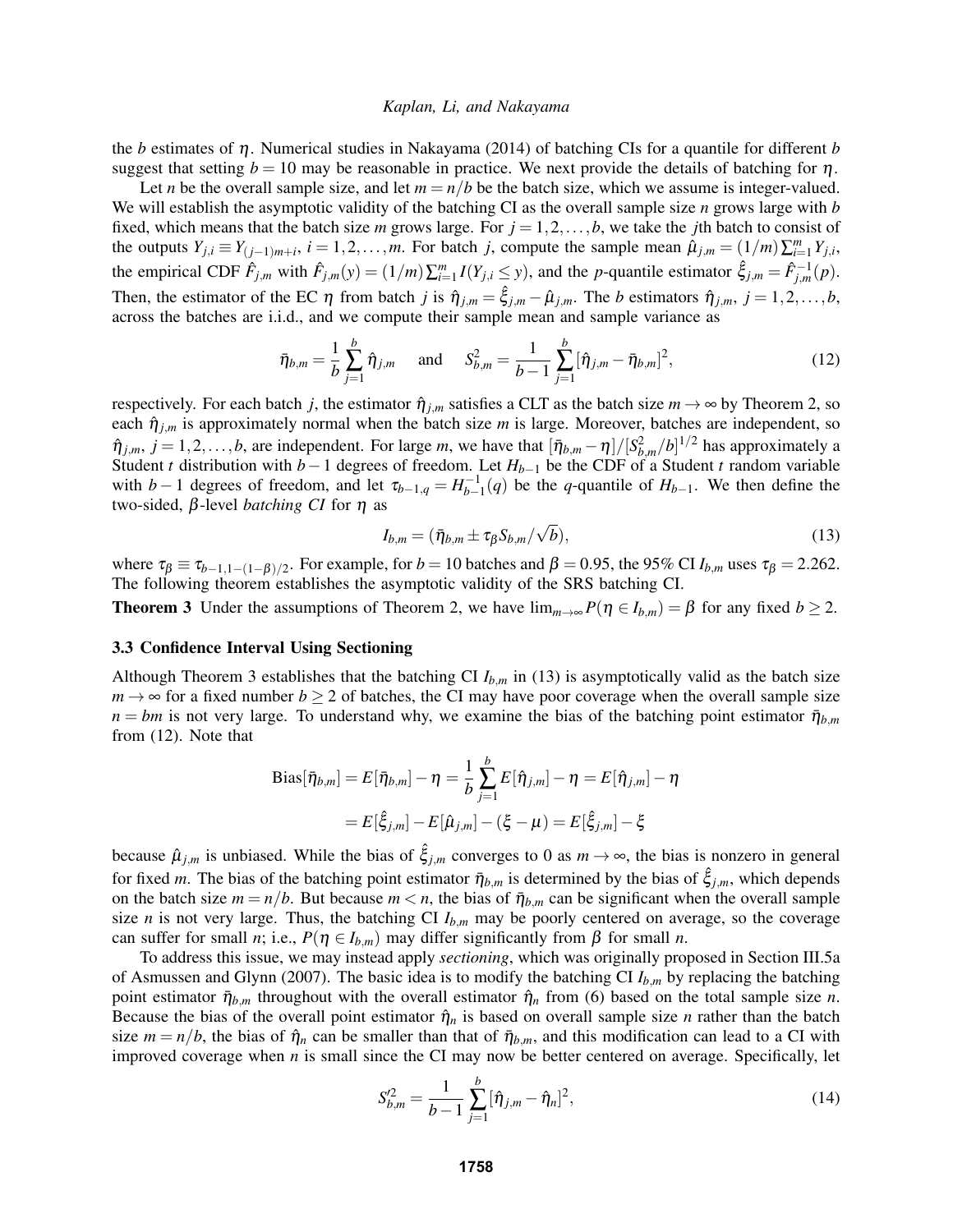which is similar to  $S_{b,m}^2$  in (12) but where we replace the batching point estimator  $\bar{\eta}_{b,m}$  with the overall point estimator  $η<sub>n</sub>$ . Then we define the two-sided,  $β$ -level *sectioning CI* for  $η$  as

$$
I'_{b,m} = (\hat{\eta}_n \pm \tau_\beta S'_{b,m}/\sqrt{b}),\tag{15}
$$

which is centered at the overall point estimator with sample size  $n = bm$ . The following result establishes the asymptotic validity of the SRS sectioning CI  $I'_{b,m}$ .

**Theorem 4** Under the assumptions of Theorem 2, we have  $\lim_{m\to\infty} P(\eta \in I'_{b,m}) = \beta$  for any fixed  $b \ge 2$ .

## 4 IMPORTANCE SAMPLING

SRS may produce an estimator of the EC  $\eta = \xi - \mu$  with large variance when  $p \approx 1$  because  $\xi$  is then an extreme quantile, so now we consider applying variance reduction. We focus on importance sampling, but other VRTs can also be employed. To use IS, we assume throughout this section that *Y* has the form in (2).

In the setting of (2), we write the mean  $\mu$  in (1) as  $\mu = E_G[c(\mathbf{X})]$ , where  $E_G$  denotes the expectation operator when the  $\Re^d$ -valued random vector **X** ∼ *G*. Let  $\tilde{G}$  be another joint distribution on  $\Re^d$  such that the measure  $m<sub>G</sub>$  corresponding to *G* is absolutely continuous (p. 422 of Billingsley 1995) with respect to the measure  $m_{\tilde{G}}$  corresponding to  $\tilde{G}$ ; i.e.,  $m_G(A) = 0$  for every measurable set  $A \subseteq \mathbb{R}^d$  for which  $m_{\tilde{G}}(A) = 0$ . Then we can express the mean  $\mu$  as

$$
\mu = E_G[c(\mathbf{X})] = \int_{\mathfrak{R}^d} c(\mathbf{x}) dG(\mathbf{x}) = \int_{\mathfrak{R}^d} c(\mathbf{x}) \frac{dG(\mathbf{x})}{d\tilde{G}(\mathbf{x})} d\tilde{G}(\mathbf{x}) = E_{\tilde{G}}[c(\mathbf{X})L(\mathbf{X})],
$$
(16)

where  $E_{\tilde{G}}$  denotes expectation when  $\mathbf{X} \sim \tilde{G}$ , and

$$
L(\mathbf{x}) = \frac{dG(\mathbf{x})}{d\tilde{G}(\mathbf{x})}
$$
(17)

is the *likelihood ratio*. By (16), we can obtain an unbiased estimator of  $\mu$  by generating i.i.d.  $\mathbf{X}_i \sim \tilde{G}$ ,  $i = 1, 2, \ldots, n$ , and then forming the *IS estimator* of  $\mu$  as

$$
\tilde{\mu}_n = \frac{1}{n} \sum_{i=1}^n c(\mathbf{X}_i) L(\mathbf{X}_i).
$$
\n(18)

Suppose that the original joint CDF *G* satisfies (3), so a random vector with CDF *G* has independent components. Let  $\tilde{G}_j$  be the marginal CDF of  $X_j$  when  $\mathbf{X} = (X_1, X_2, \dots, X_d) \sim \tilde{G}$ . Also, suppose that

$$
\tilde{G}(\mathbf{x}) = \prod_{j=1}^{d} \tilde{G}_j(x_j) \quad \text{for all } \mathbf{x} = (x_1, x_2, \dots, x_d) \in \mathfrak{R}^d,
$$
\n(19)

so X ∼ *G*˜ has independent components. Further suppose that each *G<sup>j</sup>* (resp., *G*˜ *<sup>j</sup>*) has density or probability mass function  $g_j$  (resp.,  $\tilde{g}_j$ ). Then the likelihood ratio in (17) becomes

$$
L(\mathbf{x}) = \prod_{j=1}^{d} \frac{g_j(x_j)}{\tilde{g}_j(x_j)}.
$$
 (20)

To estimate the *p*-quantile ξ using IS, we will follow an approach developed by Glynn (1996): first apply IS to estimate the CDF *F*, and then invert the estimated CDF to obtain the IS quantile estimator. Specifically, let  $P_G$  denote the probability measure when  $X \sim G$ , and write

$$
F(y) = 1 - P(Y > y) = 1 - P_G(c(\mathbf{X}) > y) = 1 - E_G[I(c(\mathbf{X}) > y)] = 1 - \int_{\mathfrak{R}^d} I(c(\mathbf{x}) > y) dG(\mathbf{x})
$$

$$
= 1 - \int_{\mathfrak{R}^d} I(c(\mathbf{x}) > y) \frac{dG(\mathbf{x})}{d\tilde{G}(\mathbf{x})} d\tilde{G}(\mathbf{x}) = 1 - E_{\tilde{G}}[I(c(\mathbf{X}) > y)L(\mathbf{X})].
$$
(21)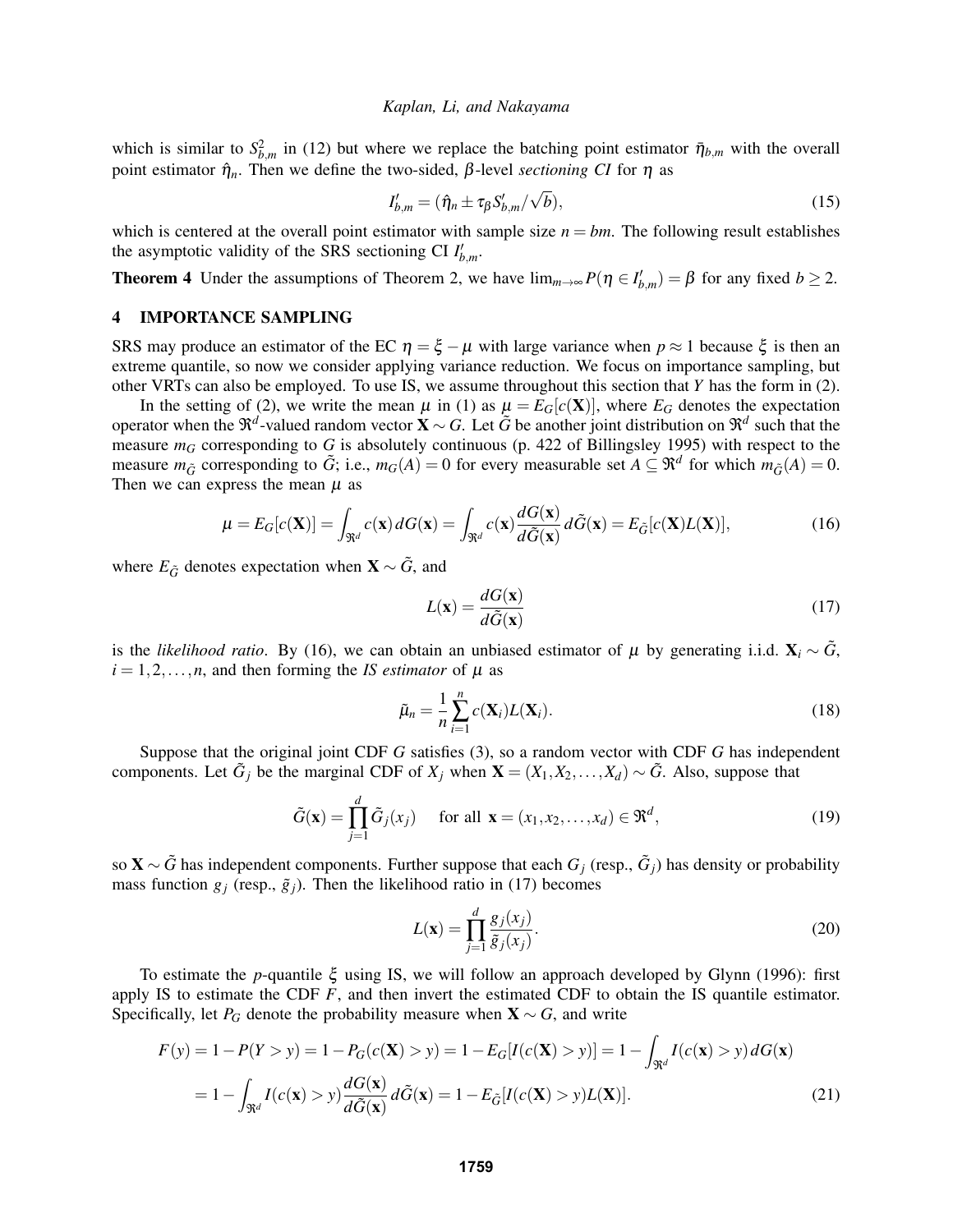Thus, by (21), we can obtain an unbiased estimator of  $F(y)$  for each y as

$$
\tilde{F}_n(y) = 1 - \frac{1}{n} \sum_{i=1}^n I(c(\mathbf{X}_i) > y) L(\mathbf{X}_i),
$$
\n(22)

where  $X_i \sim \tilde{G}$ ,  $i = 1, 2, ..., n$ , are the same as in (18). We call  $\tilde{F}_n(y)$  the *IS estimator* of  $F(y)$ .

The corresponding IS estimator  $\tilde{\xi}_n$  of the *p*-quantile  $F^{-1}(p)$  inverts (22), i.e.,

$$
\tilde{\xi}_n = \tilde{F}_n^{-1}(p),\tag{23}
$$

which can be computed as follows. Let  $Y_i = c(\mathbf{X}_i)$ , and let  $Y_{1:n} \leq Y_{2:n} \leq \cdots \leq Y_{n:n}$  be the sorted values of  $Y_1, Y_2, \ldots, Y_n$ . Also, let  $\mathbf{X}_{i::n}$  be the  $\mathbf{X}_j$  corresponding to  $Y_{i:n}$ . Then we have that  $\tilde{\xi}_n = Y_{i_p:n}$ , where  $i_p$  is the greatest integer for which  $\sum_{\ell=i_p}^n L(\mathbf{X}_{\ell:n}) \ge n(1-p)$ . Chu and Nakayama (2012) establish a weak Bahadur representation for the quantile estimator obtained through a combination of IS and stratified sampling, and ˜ξ*<sup>n</sup>* in (23) is a special case of IS only; i.e., their Theorem 4.2 shows that if

there exist constants  $\varepsilon > 0$  and  $\lambda > 0$  such that  $E_{\tilde{G}}[I(c(\mathbf{X}) > \xi - \lambda)L^{2+\varepsilon}(\mathbf{X})] < \infty$ , (24)

then

$$
\tilde{\xi}_n = \xi - \frac{1}{f(\xi)} [\tilde{F}_n(\xi) - p] + \tilde{R}_n
$$

with  $\tilde{R}_n$  satisfying

$$
\sqrt{n}\tilde{R}_n \Rightarrow 0 \quad \text{as } n \to \infty.
$$

We can obtain an alternative quantile estimator by first writing  $F(y) = E_G[I(c(\mathbf{X}) \le y)] = E_{\tilde{G}}[I(c(\mathbf{X}) \le y)]$ *y*)*L*(**X**)] and using i.i.d.  $\mathbf{X}_i \sim \tilde{G}$ ,  $i = 1, 2, ..., n$ , to form an unbiased estimator of *F*(*y*) as

$$
\tilde{F}'_n(y) = \frac{1}{n} \sum_{i=1}^n I(c(\mathbf{X}_i) \le y) L(\mathbf{X}_i).
$$
\n(25)

This leads to another *p*-quantile estimator  $\tilde{\xi}'_n = \tilde{F}'_n^{-1}(p)$ . Theorem 4.1 of Chu and Nakayama (2012) (resp., Sun and Hong 2010) establishes a weak (resp., strong) Bahadur representation for  $\tilde{\xi}'_n$ . But it turns out that when trying to estimate the *p*-quantile for  $p \approx 1$  using IS, Glynn (1996) shows for a simple example that the *p*-quantile estimator  $\tilde{\xi}_n$  in (23) based on (22) has smaller asymptotic variance in its CLT than the estimator  $\tilde{\xi}'_n$  obtained by inverting (25). (In contrast, when  $p \approx 0$ , the *p*-quantile estimator  $\tilde{\xi}'_n$  can have smaller asymptotic variance than  $\zeta_{n}$ .)

We define the IS estimator of the EC as

$$
\tilde{\eta}_n = \tilde{\xi}_n - \tilde{\mu}_n,\tag{26}
$$

where both  $\tilde{\xi}_n$  and  $\tilde{\mu}_n$  are constructed using the same sample  $X_1, X_2, \ldots, X_n$ , with each  $X_i \sim \tilde{G}$ . The following results show that  $\tilde{\eta}_n$  has a Bahadur-type representation and obeys a CLT.

**Theorem 5** Suppose that *Y* ∼ *F* has the form in (2), and assume that  $f(\xi) > 0$ . Suppose that  $X_1, X_2, ..., X_n$ are i.i.d. with CDF  $G$ , where the measure  $m<sub>G</sub>$  corresponding to  $G$  is absolutely continuous with respect to the measure  $m_{\tilde{G}}$  corresponding to  $\tilde{G}$ . Also suppose that (24) holds for  $L(\mathbf{x})$  in (17). Then

$$
\tilde{\eta}_n = \eta - \frac{1}{n} \sum_{i=1}^n \left( \frac{1}{f(\xi)} [(1 - I(c(\mathbf{X}_i) > \xi) L(\mathbf{X}_i)) - p] + [c(\mathbf{X}_i) L(\mathbf{X}_i) - \mu] \right) + \tilde{R}_n
$$

with

$$
\sqrt{n}\tilde{R}_n \Rightarrow 0 \quad \text{as } n \to \infty.
$$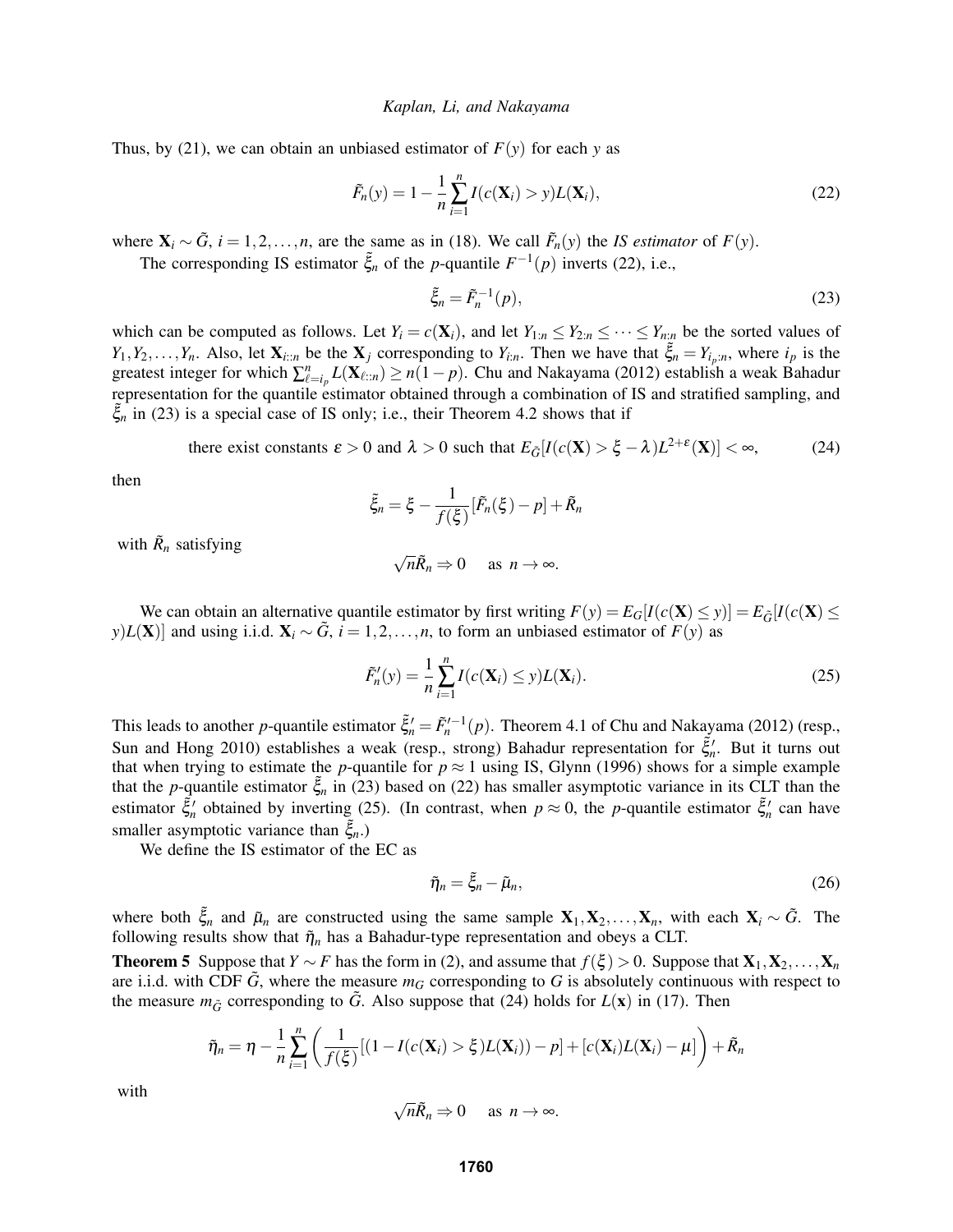**Theorem 6** In addition to the assumptions of Theorem 5, also assume  $\zeta^2 \equiv \text{Var}_{\tilde{G}}[c(\mathbf{X})L(\mathbf{X})] < \infty$ . Then  $\overline{n}[\tilde{\eta}_n - \eta] \Rightarrow N(0, \kappa^2)$  as  $n \to \infty$ , where

$$
\kappa^2 = \frac{\nu^2}{f^2(\xi)} + \zeta^2 + \frac{2\gamma}{f(\xi)},
$$
\n(27)

with

$$
v2 = E_{\tilde{G}}[I(c(\mathbf{X}) > \xi)L2(\mathbf{X})] - (1 - p)2,
$$
  
\n
$$
\gamma = -\text{Cov}_{\tilde{G}}[I(c(\mathbf{X}) > \xi)L(\mathbf{X}), c(\mathbf{X})L(\mathbf{X})].
$$
\n(28)

### 5 MEASURE-SPECIFIC IMPORTANCE SAMPLING

If we estimate both  $\xi$  and  $\mu$  using the same IS distribution  $\tilde{G}$  to sample **X**, as in Section 4, the resulting estimator of  $\eta = \xi - \mu$  may have large variance. Many VRTs are designed to handle  $\xi$  or  $\mu$  individually but not both simultaneously. The problem is that  $\xi$  is a property of the tail of *F*, whereas  $\mu$  typically measures its central tendency. A VRT that is constructed to efficiently analyze the tail of *F* may not work well to estimate its mean, and vice versa. It may be difficult to design a single VRT that does well to simultaneously estimate  $\xi$  and  $\mu$ .

Thus, we instead use IS to estimate  $\xi$  only and independently estimate  $\mu$  via SRS. This approach is known as *measure-specific importance sampling*, which Goyal et al. (1992) apply to estimate a ratio of means by estimating one (rare-event) mean using IS and independently estimating the other (non-rare) mean without IS. More generally, we could also apply one VRT to estimate ξ and another VRT to estimate  $\mu$ , where each VRT may be something other than IS, but we do not pursue that here.

We now provide the details of MSIS. Fixing an overall sample size *n*, we allocate a fraction  $0 < \delta < 1$ of the sample size to estimate  $\xi$  via IS, and we use the rest of the sample size to estimate  $\mu$  using SRS. Let  $n_1 = \delta n$  be the sample size for estimating  $\xi$  with IS, and  $n_2 = (1-\delta)n$  be the SRS sample size to estimate  $\mu$ . Here, we are assuming that both  $n_1$  and  $n_2$  are integer-valued; if not, let  $n_1 = |\delta n|$  and  $n_2 = n - n_1$ , where  $\lfloor \cdot \rfloor$  denotes the floor function. Let  $\tilde{F}_{n,\delta}(y) = \tilde{F}_{n_1}(y)$ , for  $\tilde{F}_{n_1}(y)$  in (22) with  $n_1$  replacing *n*, be the IS CDF estimator based on a sample size  $n_1$ , and let  $\tilde{\xi}_{n,\delta} = \tilde{F}_{n,\delta}^{-1}(p)$  be the corresponding *p*-quantile estimator. Let  $\hat{\mu}_{n,\delta} = \hat{\mu}_{n_2}$ , for  $\hat{\mu}_{n_2}$  in (4) with  $n_2$  replacing *n*, be the SRS estimator of  $\mu$  based on the sample size  $n_2$ . The MSIS estimator of  $\eta$  is then

$$
\tilde{\eta}_{n,\delta} = \tilde{\xi}_{n,\delta} - \hat{\mu}_{n,\delta}.
$$
\n(29)

The following result establishes a weak Bahadur-type representation for the MSIS estimator  $\tilde{\eta}_{n,\delta}$  of  $\eta$ . **Theorem 7** Suppose that *Y* ∼ *F* has the form in (2), that  $f(\xi) > 0$ , and that (24) holds. Then for any fixed  $0 < \delta < 1$ , the MSIS estimator of  $\eta$  satisfies

$$
\tilde{\eta}_{n,\delta} = \eta - \frac{1}{f(\xi)} [\tilde{F}_{n,\delta}(\xi) - p] - (\hat{\mu}_{n,\delta} - \mu) + \tilde{R}_{n,\delta}
$$

with

$$
\sqrt{n}\tilde{R}_{n,\delta} \Rightarrow 0 \quad \text{as } n \to \infty.
$$

A consequence of the Bahadur-type representation for  $\tilde{\eta}_{n,\delta}$  in Theorem 7 is that the MSIS estimator of  $\eta$  also satisfies a CLT.

**Theorem 8** In addition to the assumptions of Theorem 7, further suppose that  $\sigma^2 < \infty$ . Then for any  $0 < \delta < 1$ , the MSIS estimator of  $\eta$  satisfies

$$
\sqrt{n}\left[\tilde{\eta}_{n,\delta}-\eta\right]\Rightarrow N(0,\kappa_{\delta}^2)\quad\text{ as }n\to\infty,
$$

where, for  $v^2$  from (28),

$$
\kappa_{\delta}^2 = \frac{v^2}{\delta f^2(\xi)} + \frac{\sigma^2}{1 - \delta}.
$$
\n(30)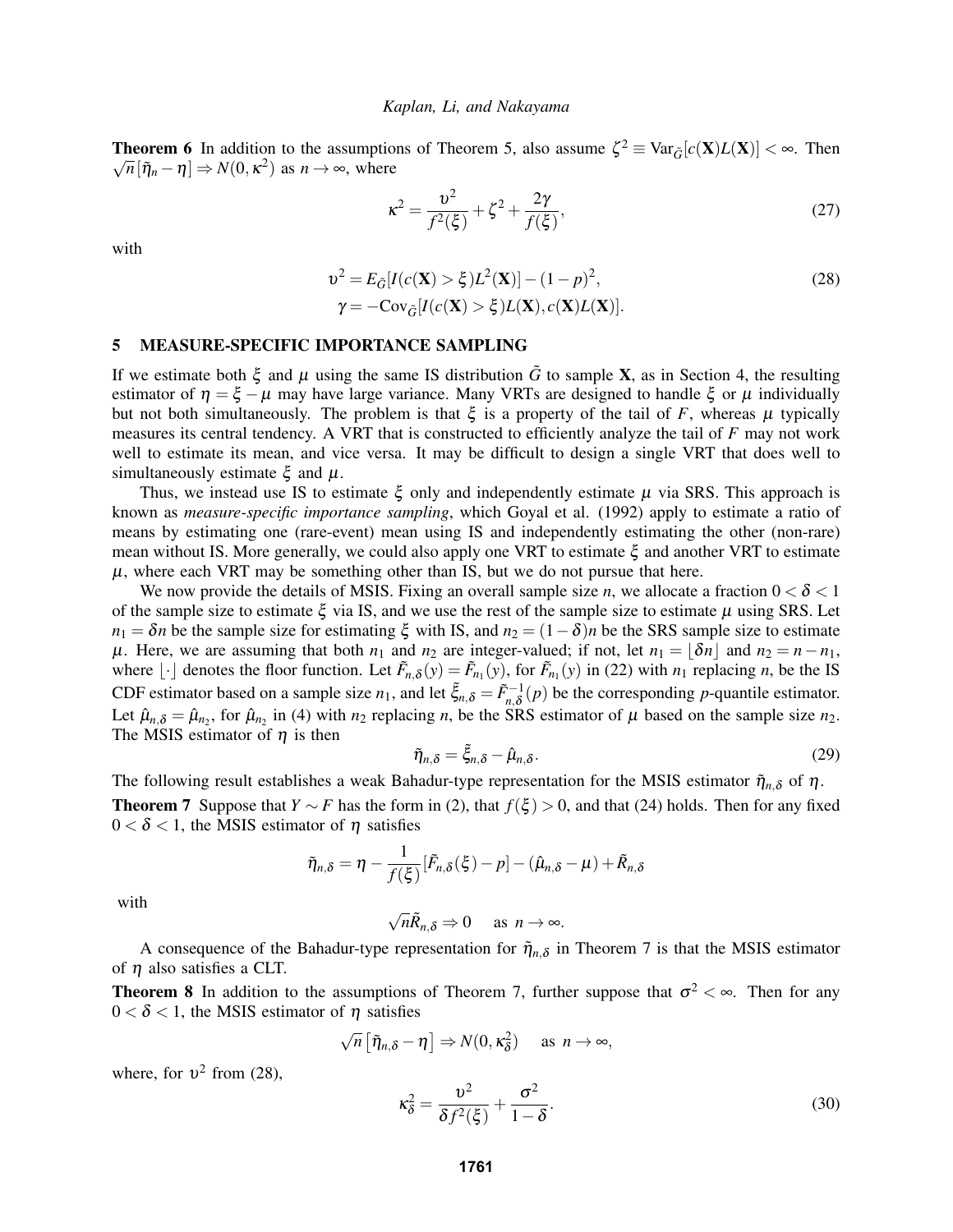Note that (30) does not contain a covariance term because MSIS independently estimates  $\xi$  and  $\mu$ . In contrast, (11) and (27) include a covariance term because  $\xi$  and  $\mu$  are estimated from the same sample.

### 5.1 Optimal Sampling Allocation

The asymptotic variance  $\kappa_{\delta}^2$  $\frac{d^2}{d\delta}$  in (30) depends on the sampling-allocation parameter  $\delta$  specified by the user. The optimal choice of  $\delta$  to minimize  $\kappa_{\delta}^2$  $\frac{2}{\delta}$  can be easily found by setting the derivative of  $\kappa^2$  with respect to δ to 0, and solving. This leads to the optimal δ as  $\delta^* = [\nu/f(\xi)]/[\sigma + (\nu/f(\xi))]$  to minimize the asymptotic variance.

In practice, the value of the optimal  $\delta^*$  is unknown because  $\sigma^2$ ,  $v^2$  and  $f(\xi)$  are all unknown. But one could apply a two-stage procedure. In the first stage, fix a sampling allocation  $\delta_0$ , e.g.,  $\delta_0 = 1/2$ , and use a small sample size  $n'$  to estimate  $\sigma^2$ ,  $v^2$  and  $f(\xi)$ , where  $f(\xi)$  could be estimated, e.g., via a finite difference (Chu and Nakayama 2012). Then employ these estimates to approximate the optimal sampling allocation  $\delta^*$ , which is then used in the second stage with some overall sample size  $n'' \gg n'$ .

### 5.2 Confidence Interval Using Sectioning

We now develop a CI for  $\eta$  when using MSIS and sectioning. First divide the overall sample size  $n$  into sample sizes  $n_1 = \delta n$  for estimating  $\xi$  via IS and  $n_2 = (1-\delta)n$  for estimating  $\mu$  with SRS. Then fix  $b \ge 2$ as the number of batches (e.g.,  $b = 10$ ), and let  $m_1 = n_1/b$  and  $m_2 = n_2/b$  be the batch sizes for MSIS, with  $m = m_1 + m_2 = n/b$  as the overall batch size. We assume that  $m_1$  and  $m_2$  are integer valued; otherwise, let  $m_1 = \lfloor n_1/b \rfloor$  and  $m_2 = \lfloor n_2/b \rfloor$ . For each batch  $j = 1, 2, ..., b$ , let  $\tilde{\xi}_{j,m,\delta}$  be the IS estimator of  $\xi$  from batch *j*, and  $\tilde{\xi}_{j,m,\delta}$ ,  $j = 1,2,\ldots,b$ , are independent. Similarly, let  $\hat{\mu}_{j,m,\delta}$  be the SRS estimator of  $\mu$  from batch *j*, with  $\hat{\mu}_{j,m_2,\delta}$ ,  $j = 1,2,...,b$ , independent. From batch *j*, we define the MSIS estimator of  $\eta$  as  $\tilde{\eta}_{j,m,\delta} = \tilde{\xi}_{j,m,\delta} - \hat{\mu}_{j,m,\delta}$ , and  $\tilde{\eta}_{j,m,\delta}$ ,  $j = 1,2,\ldots,b$ , are independent. Analogous to the SRS batching CI in (13), the MSIS batching CI uses the sample mean and sample variance of the  $\tilde{\eta}_{j,m,\delta}$ ,  $j = 1,2,...,b$ .

To construct the MSIS sectioning CI for  $\eta$ , we compute  $\tilde{S}_{b,m,\delta}^2 = \frac{1}{b-1} \sum_{j=1}^b [\tilde{\eta}_{j,m,\delta} - \tilde{\eta}_{n,\delta}]^2$ , which uses the overall MSIS estimator  $\tilde{\eta}_{n,\delta}$  of  $\eta$  from (29) with sample size  $n = bm$ . (This is analogous to (14), which we used in the SRS sectioning CI  $I'_{b,m}$  in (15).) We then obtain

$$
\tilde{I}_{b,m,\delta}=\left(\tilde{\eta}_{n,\delta}\pm\tau_{\beta}\tilde{S}_{b,m,\delta}'/\sqrt{b}\right)
$$

as the two-sided  $\beta$ -level CI for  $\eta$  using MSIS with sectioning, where we note the CI is centered at the overall MSIS estimator  $\tilde{\eta}_{n,\delta}$ . The following result shows that the MSIS sectioning CI  $\tilde{I}_{b,n,\delta}$  for  $\eta$  is asymptotically valid. (Nakayama 2014 proves the asymptotic validity of the IS sectioning CI for just the quantile ξ .)

**Theorem 9** Under the assumptions of Theorem 8,  $\lim_{m\to\infty} P(\eta \in \tilde{I}_{b,m,\delta}) = \beta$  for fixed  $b \ge 2$  and  $0 < \delta < 1$ .

As in Section 3.3, the overall MSIS estimator  $\tilde{\eta}_{n,\delta}$  in (29) often has lower bias than the MSIS batching point estimator  $(1/b)\sum_{j=1}^{b} \tilde{\eta}_{j,m,\delta}$ . Thus, the sectioning CI can achieve better coverage than the batching CI when the overall sample size *n* is not large because the former can be better centered on average.

### 6 NUMERICAL EXPERIMENTS

We next provide numerical results for a simple model to demonstrate the benefits when  $p \approx 1$  of estimating the EC  $\eta_p \equiv \xi_p - \mu$  via MSIS rather than using either SRS or IS to estimate both the *p*-quantile  $\xi_p$  and  $\mu$ . Specifically, we assume that *Y* has the form in (2), with  $X = (X_1, X_2, \ldots, X_d)$  a vector of  $d = 10$  i.i.d.  $N(0, 1)$ random variables, where we define the function  $c : \mathfrak{R}^d \to \mathfrak{R}$  in (2) as the sum  $c(\mathbf{x}) = \sum_{j=1}^d x_j$ . Thus, we have that  $Y \sim N(0, d)$ ; i.e., the CDF *F* of *Y* is  $F(y) = \Phi(y/\sqrt{d})$  with density  $f(y) = \phi(y/\sqrt{d})/\sqrt{d}$ , where  $\Phi$  is the CDF of  $N(0, 1)$  and  $\phi$  its density. The mean of *F* is  $\mu = 0$ , its variance is  $\sigma^2 = d$ , and the *p*-quantile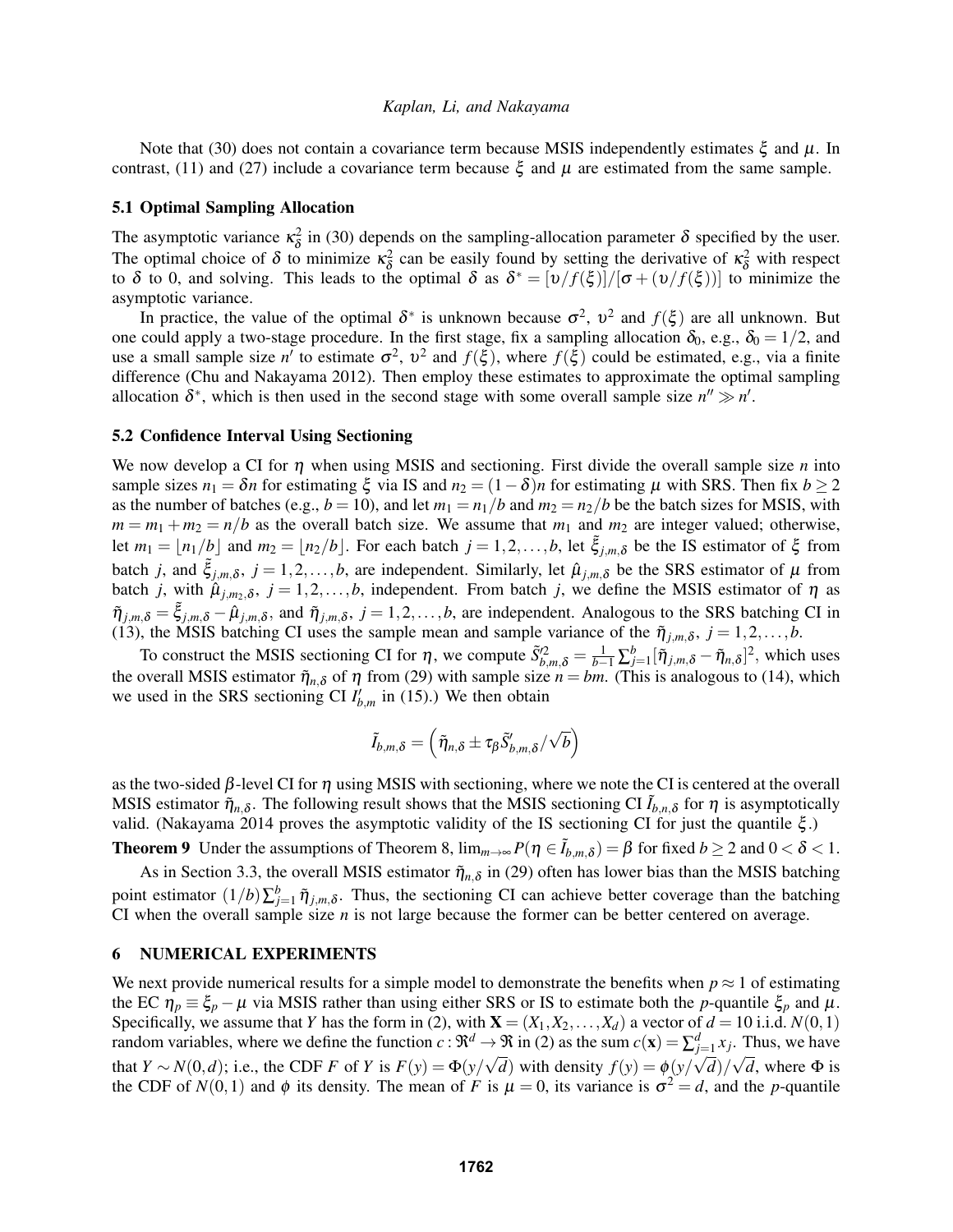is  $\xi_p = F^{-1}(p) = \mu + \sigma \Phi^{-1}(p) = \sqrt{d} \Phi^{-1}(p)$ . Hence, in (16), we have that  $dG(\mathbf{x}) = \prod_{j=1}^d \phi(x_j) dx_j$ , and the EC is  $\eta_p = \xi_p - \mu = \sqrt{d}\Phi^{-1}(p)$ .

To design an importance sampler that can be effective for estimating  $\xi_p$ , we choose the IS distribution for **X** so that the sum  $Y = \sum_{j=1}^{d} X_j$  has mean  $\xi_p$ . We can do this by specifying the IS joint CDF  $\tilde{G}$  to satisfy (19) (i.e., vector  $\mathbf{X} \sim \tilde{G}$  has independent components), where each marginal  $\tilde{G}_j$  is the CDF of  $N(v_p, 1)$ , with  $v_p = \xi_p/d$ . Thus, we have that  $\tilde{G}_j(x_j) = \Phi(x_j - v_p)$ , which has density  $\tilde{g}_j(x_j) = \phi(x_j - v_p)$ . In this case, the likelihood ratio in (20) becomes

$$
L(\mathbf{x}) = \prod_{j=1}^{d} \frac{\phi(x_j)}{\phi(x_j - v_p)} = \prod_{j=1}^{d} \frac{(1/\sqrt{2\pi})e^{-x_j^2/2}}{(1/\sqrt{2\pi})e^{-(x_j - v_p)^2/2}} = \exp\left(\frac{d}{2}v_p^2 - v_p\sum_{j=1}^{d}x_j\right).
$$
(31)

Then, we use the IS estimator of  $F(y)$  to be (22), where the likelihood ratio is (31) and each  $\mathbf{X}_i \sim \tilde{G}$ .

Although we designed the IS joint CDF  $\tilde{G}$  to be appropriate for estimating the *p*-quantile  $\xi_p$ , we can also use the same  $\tilde{G}$  to estimate the mean  $\mu$  via IS. The corresponding IS estimator of  $\mu$  is given by (18), where we use  $(31)$  for the likelihood ratio.

Because of the tractability of our simple model, we are able to derive analytical expressions for the asymptotic variances in the CLTs of estimators of the EC  $\eta_p = \xi_p - \mu$  based on various simulation methods. Table 1 gives the exact values of the asymptotic variances, which we evaluated numerically, for different values of p. (Deutsche Bank 2017, p. 43, appears to report the EC for  $p = 0.999$ , whereas  $p = 0.9998$  was used the previous year.) The second (resp., third) column of Table 1 corresponds to estimating both ξ*<sup>p</sup>* and  $\mu$  from a single sample using SRS as in (6) (resp., using IS as in (26)), so the asymptotic variance is given by (11) (resp., (27)). The last three columns of Table 1 estimate  $\xi_p$  and  $\mu$  using independent samples, with a proportion  $\delta$  (resp., 1– $\delta$ ) of the overall sample size allocated to estimate  $\xi_p$  (resp.,  $\mu$ ). We set  $\delta = 1/2$  in our calculations. In the second row, the notation "m1+m2" indicates that simulation method m1 (resp., m2) is employed to estimate  $\xi_p$  (resp.,  $\mu$ ). Thus, the asymptotic variance for the column labeled "SRS+SRS" (resp., "IS+IS") is  $p(1-p)/[\delta f^2(\xi)] + \sigma^2/(1-\delta)$  (resp.,  $v^2/[\delta f^2(\xi)] + \xi^2/(1-\delta)$ ). The last column ("IS+SRS") of Table 1 corresponds to MSIS (Section 5), and (30) gives its asymptotic variance.

Table 1: We numerically computed the asymptotic variances of estimators of the EC  $\eta_p = \xi_p - \mu$  based on various simulation methods for different *p*. "Single Sample" denotes estimating both  $\xi_p$  and  $\mu$  from the same sample, using either SRS or IS. "Measure-Specific Sampling" corresponds to estimating ξ*<sup>p</sup>* and  $\mu$  independently, where the notation "m1+m2" in the second row denotes that method m1 (resp., m2) is used to estimate  $\xi_p$  (resp.,  $\mu$ ), so MSIS corresponds to the last column.

|        | Single Sample |                       | Measure-Specific Sampling |                                  |          |
|--------|---------------|-----------------------|---------------------------|----------------------------------|----------|
| p      | SRS.          | ΙS                    | SRS+SRS                   | $IS+IS$                          | $IS+SRS$ |
| 0.9    |               | $1.92e+01$ $1.37e+02$ |                           | $7.84e+01$ $2.84e+02$ $3.09e+01$ |          |
| 0.99   | $1.29e+02$    | $1.44e+04$            | $2.99e+02$                | $2.87e+04$ $2.75e+01$            |          |
| 0.999  |               | $8.71e+02$ 1.48e+06   | $1.78e+03$                | $2.96e+06$ $2.61e+01$            |          |
| 0.9998 |               | $3.47e+03$ $3.75e+07$ | $6.98e+03$                | $7.50e+07$ $2.56e+01$            |          |

Table 1 shows that for  $p = 0.9$ , single-sample (SS) SRS has the lowest asymptotic variance of all the methods considered. But for more extreme *p*, MSIS outperforms all other methods, with a variancereduction factor of  $3.47e+03/2.56e+01 \approx 136$  compared to SS SRS for  $p = 0.9998$ . Thus, to achieve about the same width confidence interval as MSIS, SS SRS would need a sample size that is about 136-fold larger. Also, for  $p = 0.9998$ , the asymptotic variance of SS IS is a factor of 3.75e+07/2.56e+01  $\approx$  1.47e+06 larger than MSIS, demonstrating the enormous benefit of MSIS by separately estimating  $\xi_p$  and  $\mu$ .

To compare the performance of the batching and sectioning CIs when using MSIS, we ran coverage experiments when simulating our model. Table 2 lists the estimated coverage and average half width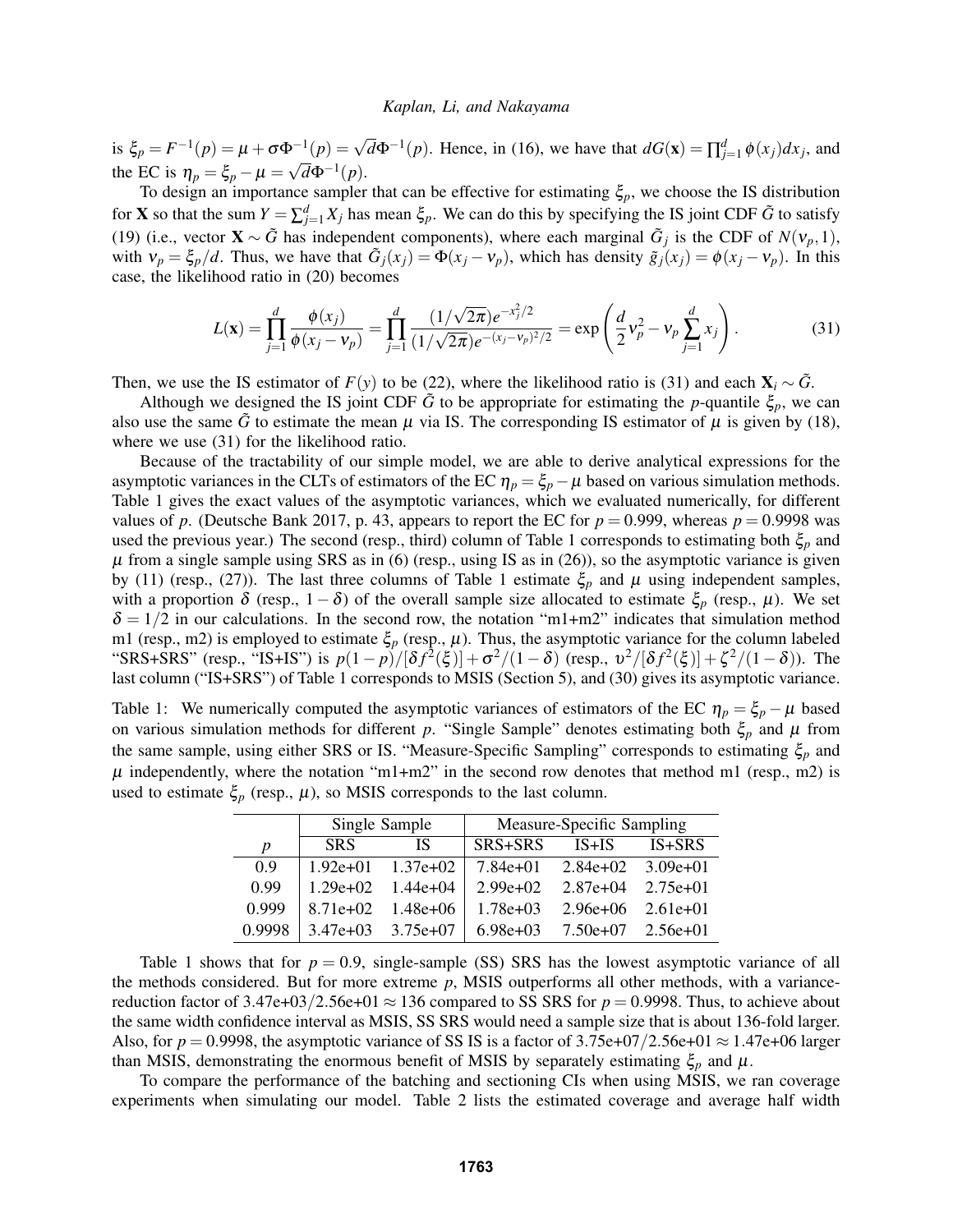(AHW) over  $r = 10^4$  independent replications for various sample sizes *n* with  $b = 10$  batches. The table also gives the sample variance of the batching and sectioning (i.e., overall) point estimators of the EC.

Table 2: We ran  $10^4$  independent replications to estimate the coverage and average half width of sectioning and batching confidence intervals with nominal confidence level  $\beta = 0.95$  for the EC  $\eta_p$  estimated using MSIS for different sample sizes *n* for  $p = 0.999$ . We also give the sample variances of the point estimators of the EC across the  $10<sup>4</sup>$  replications.

|                  | <b>Batching</b> |       |                 | Sectioning |       |                 |
|------------------|-----------------|-------|-----------------|------------|-------|-----------------|
| $\boldsymbol{n}$ | Coverage        | AHW   | Sample Variance | Coverage   | AHW   | Sample Variance |
| 40               | 0.9154          | 2.162 | 9.864e–01       | 0.9790     | 2.269 | $6.948e - 01$   |
| 100              | 0.9096          | 1.294 | $3.589e - 01$   | 0.9698     | 1.351 | $2.714e - 01$   |
| 400              | 0.9411          | 0.576 | $6.853e - 02$   | 0.9568     | 0.584 | $6.480e - 02$   |

Table 2 shows that both the sectioning and batching CIs approach the nominal coverage  $\beta = 0.95$  as *n* increases, which agrees with Theorem 9 for sectioning. However, at  $n = 100$ , the coverage for sectioning appears to be closer to nominal than for batching. As explained in Sections 3.3 and 5.2, sectioning can achieve better coverage than batching because the former centers its CI at a point estimator that often has lower bias. It is also interesting to note that for each *n*, the sectioning point estimator has lower sample variance than the batching one.

# 7 CONCLUDING REMARKS

The economic capital is a risk measure that can be used to help determine the amount of capital needed to protect (with high probability) against large unexpected losses of a credit portfolio. The EC is the difference between the *p*-quantile  $\xi$  and the mean  $\mu$  of the loss distribution, where *p* is often chosen with  $p \approx 1$ , and estimating both  $\xi$  and  $\mu$  using a single simulation can produce an EC estimator with large variance. We examined instead using independent simulations to estimate separately the two components, where we applied importance sampling for estimating  $\xi$  and simple random sampling for  $\mu$ . Our numerical results show that when  $p \approx 1$ , measure-specific importance sampling can greatly reduce the asymptotic variance compared to estimating both  $\xi$  and  $\mu$  with the same simulation method. We are currently investigating applying alternative VRTs to estimate the EC, as well as experimenting with other models.

# ACKNOWLEDGMENTS

This work has been supported in part by the National Science Foundation under Grant No. CMMI-1537322. Any opinions, findings, and conclusions or recommendations expressed in this material are those of the authors and do not necessarily reflect the views of the National Science Foundation.

## **REFERENCES**

Asmussen, S., and P. Glynn. 2007. *Stochastic Simulation: Algorithms and Analysis*. New York: Springer. Bahadur, R. R. 1966. "A Note on Quantiles in Large Samples". *Annals of Mathematical Statistics* 37(3):577– 580.

Bassamboo, A., S. Juneja, and A. Zeevi. 2008. "Portfolio Credit Risk with Extremal Dependence: Asymptotic Analysis and Efficient Simulation". *Operations Research* 56(3):593–606.

Billingsley, P. 1995. *Probability and Measure*. 3rd ed. New York: John Wiley and Sons.

Chu, F., and M. K. Nakayama. 2012. "Confidence Intervals for QuantilesWhen Applying Variance-Reduction Techniques". *ACM Transactions On Modeling and Computer Simulation* 22(2):10:1–10:25.

Deutsche Bank 2017. "Annual Report 2017". Technical report, Deutsche Bank, Frankfurt am Main, Germany. Farinelli, S., and M. Shkolnikov. 2012. "Two Models of Stochastic Loss Given Default". *Journal of Credit*

*Risk* 8(2):3–20.